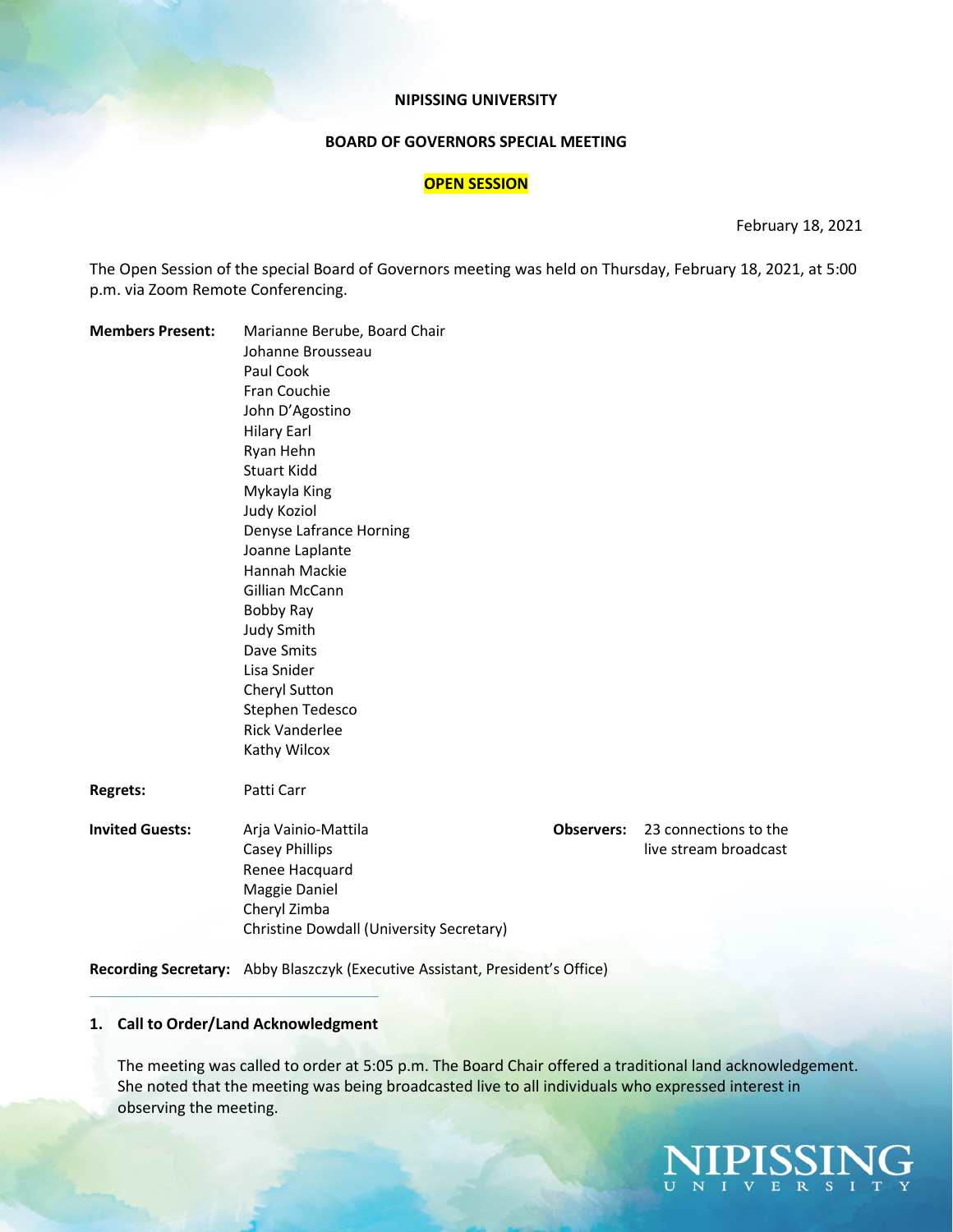Board of Governors Special Meeting: February 18, 2021 OPEN Session Minutes

# **2. Declaration of Conflict of Interest**

The Board Chair called for conflicts of interest concerning any of the agenda items. No such declarations were made.

#### **3. Use of Recording and/or Broadcasting Devices**

The Board Chair reminded everyone that only pre-approved methods of recording and/or broadcasting devices may be used during the meeting. Disseminating any information during the meeting is prohibited.

### **4. Adoption of the Special Meeting Agenda**

Resolution 2021-02-01: *That the Board of Governors adopt the February 18, 2021, special meeting agenda as circulated.*

> *Moved by Stuart Kidd; seconded by Kathy Wilcox. Carried.*

# **5. Chair's Remarks**

The Board Chair explained that following a number of conversations she had with the President (Interim) and the Chair of the Audit & Finance Committee over the last couple of weeks, combined with concerns she received from various Board members, it was determined that a special meeting of the Board of Governors should be called in order to discuss Nipissing University's financial situation.

The Board Chair provided a brief history on the institution's finances dating back to 2014 when the Board of Governors approved an almost \$12 million deficit budget. Such approval was not achieved without significant concern on the part of the Board; however, it was expected at the time that Nipissing University would return to a position of balanced or surplus budgets within five years. Despite some very good work that has been accomplished towards this end, including the implementation of several of the recommendations that came out of the 2015 PwC Financial Review, the University has continued to work towards balancing its budget.

The Chair stated that Board members must ensure they are holding up their fiduciary duty for ensuring the University is financially stable. Referring to the governance training session that the Board participated in in November, the Chair reminded members that the Board is responsible for providing the boundaries for the institution to operate within but then allowing the President and her team to uphold those boundaries.

The recent news that Laurentian University has filed for creditor protection has many people concerned about the university sector in general as universities continue to face financial pressures made worse by tuition freezes and the COVID-19 pandemic. While Laurentian University is an extreme case, the Board Chair stated that Nipissing has to take control now to ensure the institution does not suffer the same fate. As a result, she will be proposing this evening that the Board of Governors consider a resolution that directs the University to work towards balanced budgets for next year and future years in order to ensure the financial sustainability and health of Nipissing University.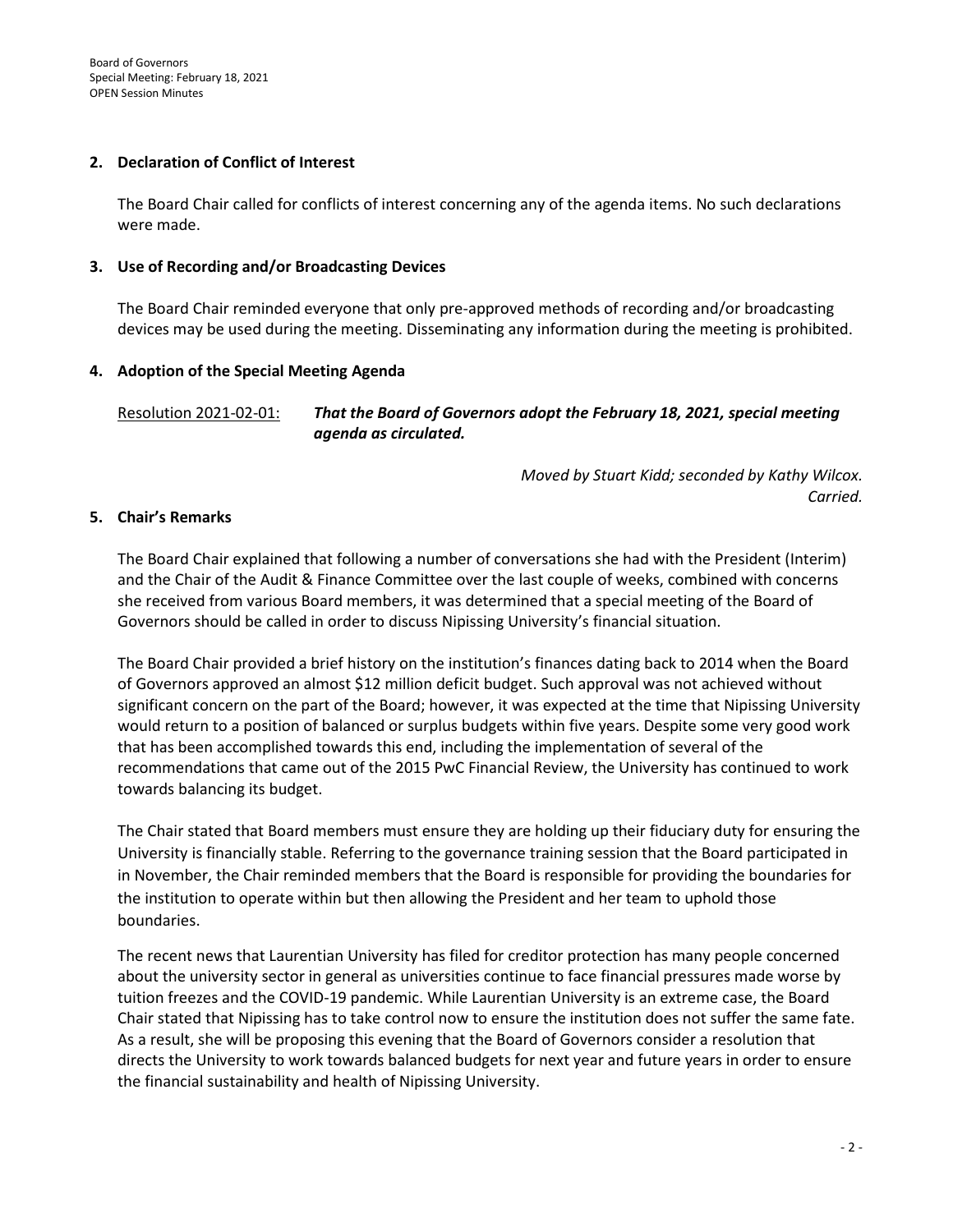# **6. University Sustainability** *– Cheryl Sutton, President (Interim)/Renée Hacquard, AVP, Finance & Infrastructure*

The President (Interim) spoke to the similarities between Nipissing University and Laurentian University. Both are Northern Ontario institutions with a history of deficits, and both institutions have low international enrollment as compared to other universities. Ways in which the two institutions differ were also highlighted, including Nipissing's minimal positive reserves, Nipissing's defined contribution pension plan (compared to Laurentian's defined benefit pension plan), and the fact that Nipissing has not had to utilize their financial line of credit.

The President (Interim) noted that the information presented at this evening's meeting would normally be shared first with the Audit & Finance Committee, but in the interest of time, it was brought to the full Board of Governors for consideration.

The Assistant Vice-President, Finance and Infrastructure presented the University's cash flow projections, as well as the impact of those projections to the net expendable reserves. She explained that following the 2015 financial review completed by PwC, the report predicted that Nipissing University would be in a cash deficit position of \$24.1 million by the 2019/20 fiscal year if operations continued unchanged. The actual results to date show the University was able to significantly improve its financial situation by implementing several of the recommendations in the PwC report, including the closure of the Brantford campus, the sale of the Bracebridge building, the refinancing/consolidating of long term debt to achieve a lower interest rate, and the reorganization of administrative departments to achieve significant salary and benefit savings.

The AVP further explained that had the COVID-19 pandemic not occurred, and had the University been able to increase tuition at a rate of 3% each year, the University was heading toward increased surpluses and cash.

The AVP provided two forecasts. The first, referred to as the "optimistic" forecast, anticipates a small deficit in the operating budget for 2021/22 and a balanced operating budget in 2022/23. This projection still shows decreased cash levels for the next two years due to the projected deficit and assumes \$3 million in COVID-19 relief funding from the Ministry this fiscal year. It also assumes a 0% tuition rate increase for 2021/22 and a 1.5% tuition rate increase in 2022/23, as well as international growth based on applications already received.

The second forecast, referred to as the "pessimistic" forecast, anticipates the need for additional financing by the end of 2022/23. While this projection includes the same tuition rate increases as included in the optimistic projection, the additional assumptions include no COVID-19 relief funding from the Ministry and a reduction in international growth.

The AVP reviewed the Financial Sustainability Metrics that were presented to the Audit & Finance Committee in December. She summarized by stating if Nipissing continues to have significant deficits, the University will face a similar financial situation as Laurentian University.

Following the presentation, a lengthy discussion ensued. Several themes emerged, including the benefits and the risks of international student enrolment. It was noted that the federal and international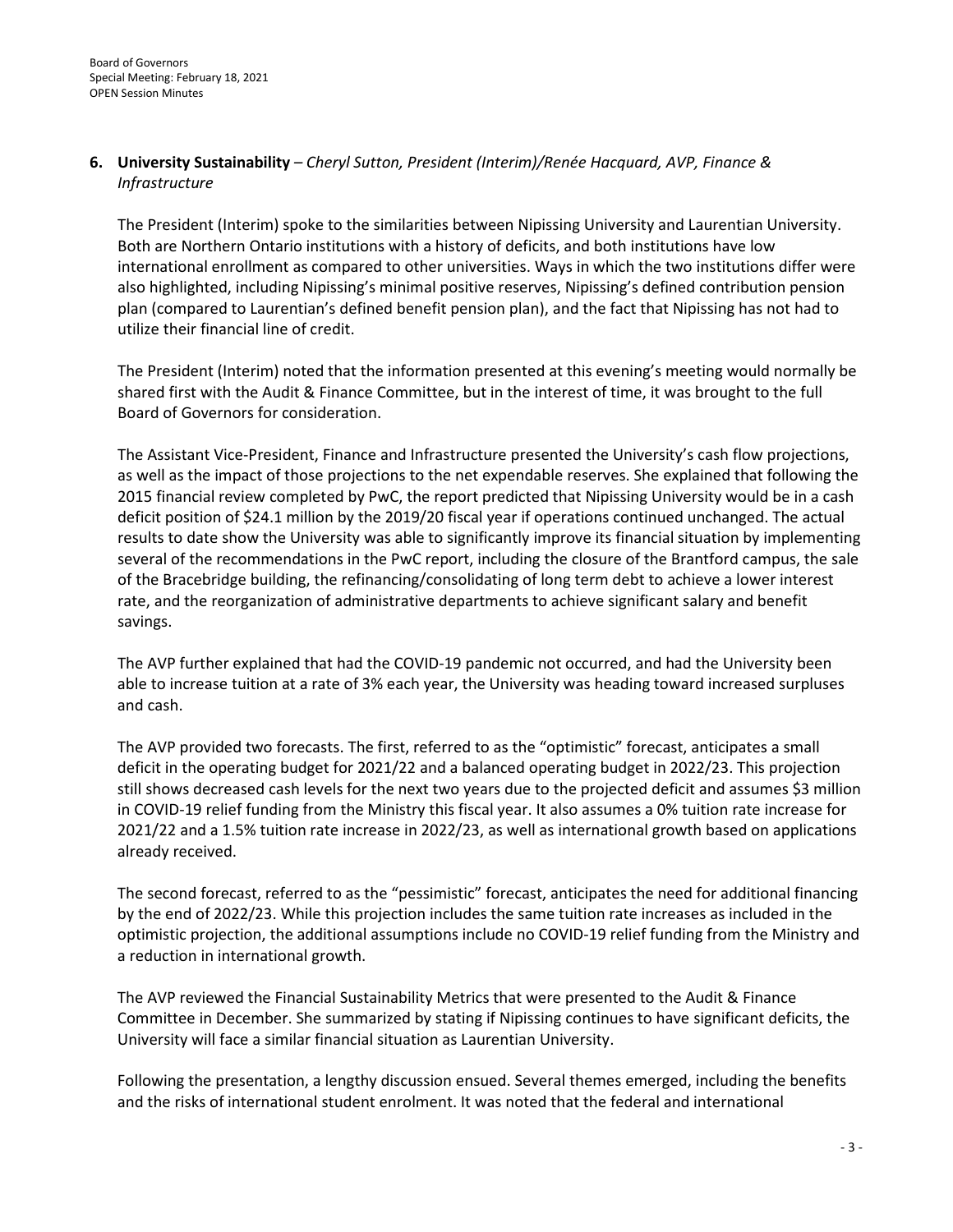regulations that are in place due to the pandemic put the future of international recruitment at risk for the institution.

Several concerns were expressed about the proposal to direct the University to work toward a balanced budget. The Board Chair noted the Board's fiduciary responsibility to set boundaries for the administration to work within. A number of members spoke to the uncertainties of the pandemic and requested further rationale behind a balanced budget resolution. The Chair explain that the proposed resolution for the 2021/22 budget year would include a clause that recognizes the uncertainties related to COVID-19.

The discussion continued. Several other questions and comments were addressed. The President (Interim) noted that, due to the large variabilities in projections, she could not yet provide definitive information regarding where additional savings might be found; however, a variety of strategies to increase revenue are being explored. A more fulsome plan with be discussed with the Executive Committee and the Audit & Finance Committee.

A discussion followed regarding the Board's processes for voting on resolutions. The Board Bylaws state as follows: "Voting shall be by show of hands unless a vote by ballot is demanded by any member present. When necessary, votes shall be counted and recorded: in favour, against, and abstentions." The Bylaws are silent on the issue of roll call votes that record the names of each voting member and whether they voted in the affirmation or in the negative or if they abstained from voting.

Following the lengthy discussion, it was determined that further dialogue and the potential consideration of a resolution will be deferred to the March 11, 2021, meeting of the Board of Governors.

# **7. Question Period**

There were no questions.

# **8. Other Business**

There was no other business.

# **9. Adjournment**

Resolution 2021-02-04: *That the special meeting of the Board of Governors now adjourn.*

\_\_\_\_\_\_\_\_\_\_\_\_\_\_\_\_\_\_\_\_\_\_\_\_\_\_\_\_\_\_\_\_\_\_\_\_\_\_ \_\_\_\_\_\_\_\_\_\_\_\_\_\_\_\_\_\_\_\_\_\_\_\_\_\_\_\_\_\_\_\_\_\_\_\_\_\_

*Moved by Joanne Laplante; seconded by Fran Couchie. Carried.*

Meeting adjourned at 6:50 p.m.

President & Vice-Chancellor (Interim)/ Board Chair Secretary of the Board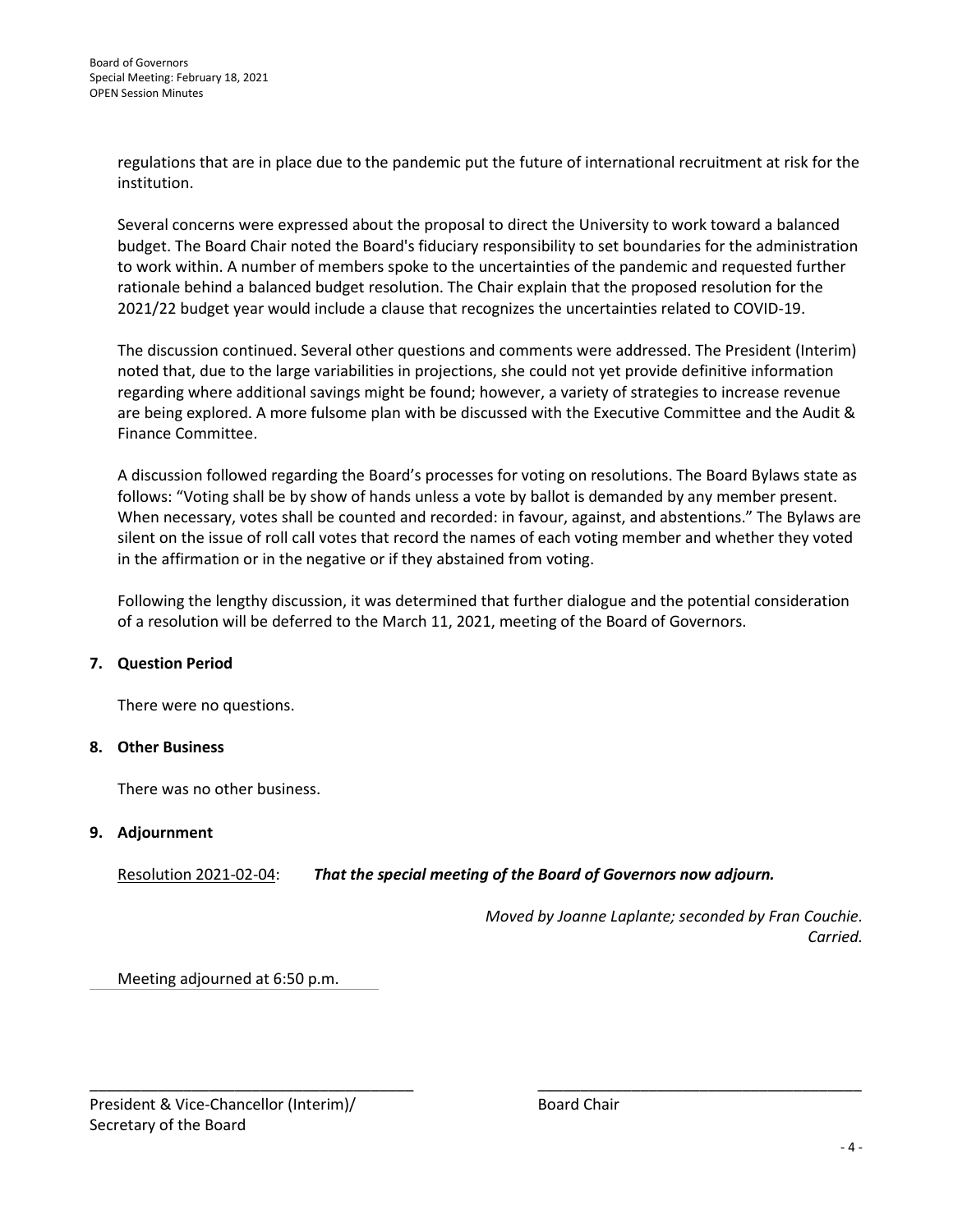Board of Governors Special Meeting: February 18, 2021 OPEN Session Minutes